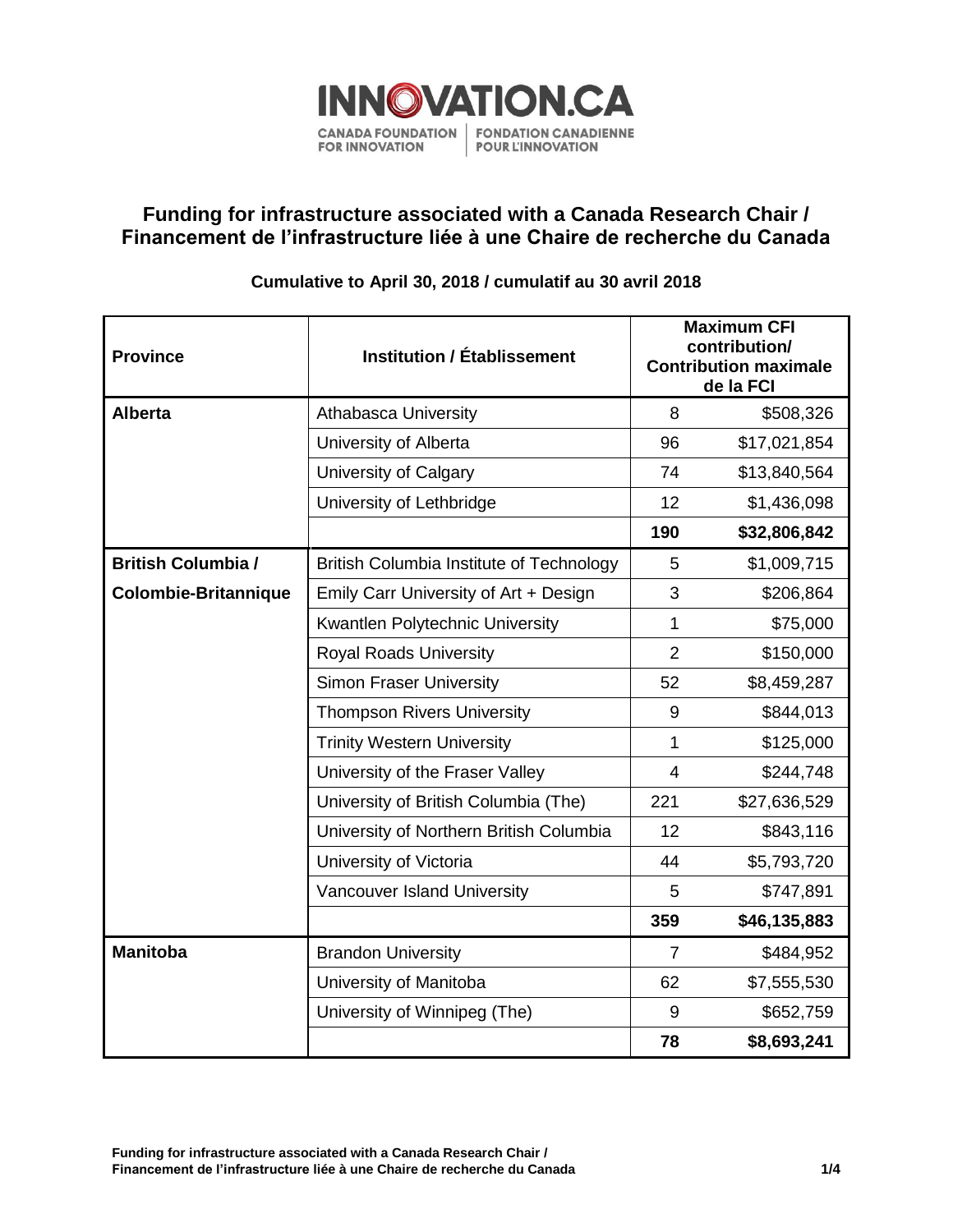

| <b>New Brunswick /</b>                              | <b>Mount Allison University</b>                                         | 9              | \$785,622    |
|-----------------------------------------------------|-------------------------------------------------------------------------|----------------|--------------|
| <b>Nouveau-Brunswick</b>                            | St. Thomas University                                                   | 5              | \$360,556    |
|                                                     | University of New Brunswick                                             | 38             | \$4,124,260  |
|                                                     | Université de Moncton                                                   | 16             | \$1,267,123  |
|                                                     |                                                                         | 68             | \$6,537,561  |
| <b>Newfoundland and</b><br><b>Labrador / Terre-</b> | Memorial University of Newfoundland                                     | 50             | \$5,551,098  |
| <b>Neuve et Labrador</b>                            |                                                                         | 50             | \$5,551,098  |
| Nova Scotia /                                       | <b>Acadia University</b>                                                | $\overline{7}$ | \$853,210    |
| Nouvelle-Écosse                                     | <b>Cape Breton University</b>                                           | 6              | \$907,158    |
|                                                     | <b>Dalhousie University</b>                                             | 62             | \$7,861,704  |
|                                                     | <b>Mount Saint Vincent University</b>                                   | 10             | \$1,460,221  |
|                                                     | <b>NSCAD University</b>                                                 | 3              | \$364,697    |
|                                                     | Nova Scotia Agricultural College                                        | 6              | \$555,005    |
|                                                     | Saint Mary's University                                                 | 14             | \$1,363,753  |
|                                                     | St. Francis Xavier University                                           | 15             | \$1,426,448  |
|                                                     | Université Sainte-Anne                                                  | $\overline{2}$ | \$173,550    |
|                                                     |                                                                         | 125            | \$14,965,746 |
| <b>Ontario</b>                                      | <b>Algoma University</b>                                                | $\overline{2}$ | \$184,281    |
|                                                     | <b>Brock University</b>                                                 | 16             | \$1,621,745  |
|                                                     | <b>Carleton University</b>                                              | 25             | \$4,397,017  |
|                                                     | <b>Lakehead University</b>                                              | 17             | \$1,623,601  |
|                                                     | Laurentian University / Université<br>Laurentienne                      | 16             | \$1,918,680  |
|                                                     | <b>McMaster University</b>                                              | 74             | \$14,467,595 |
|                                                     | <b>Nipissing University</b>                                             | 5              | \$370,712    |
|                                                     | Ontario College of Art and Design<br>University (OCAD University)       | 1              | \$75,000     |
|                                                     |                                                                         |                |              |
|                                                     | Queen's University                                                      | 64             | \$9,939,343  |
|                                                     | Royal Military College of Canada /<br>Collège militaire royal du Canada | 7              | \$935,095    |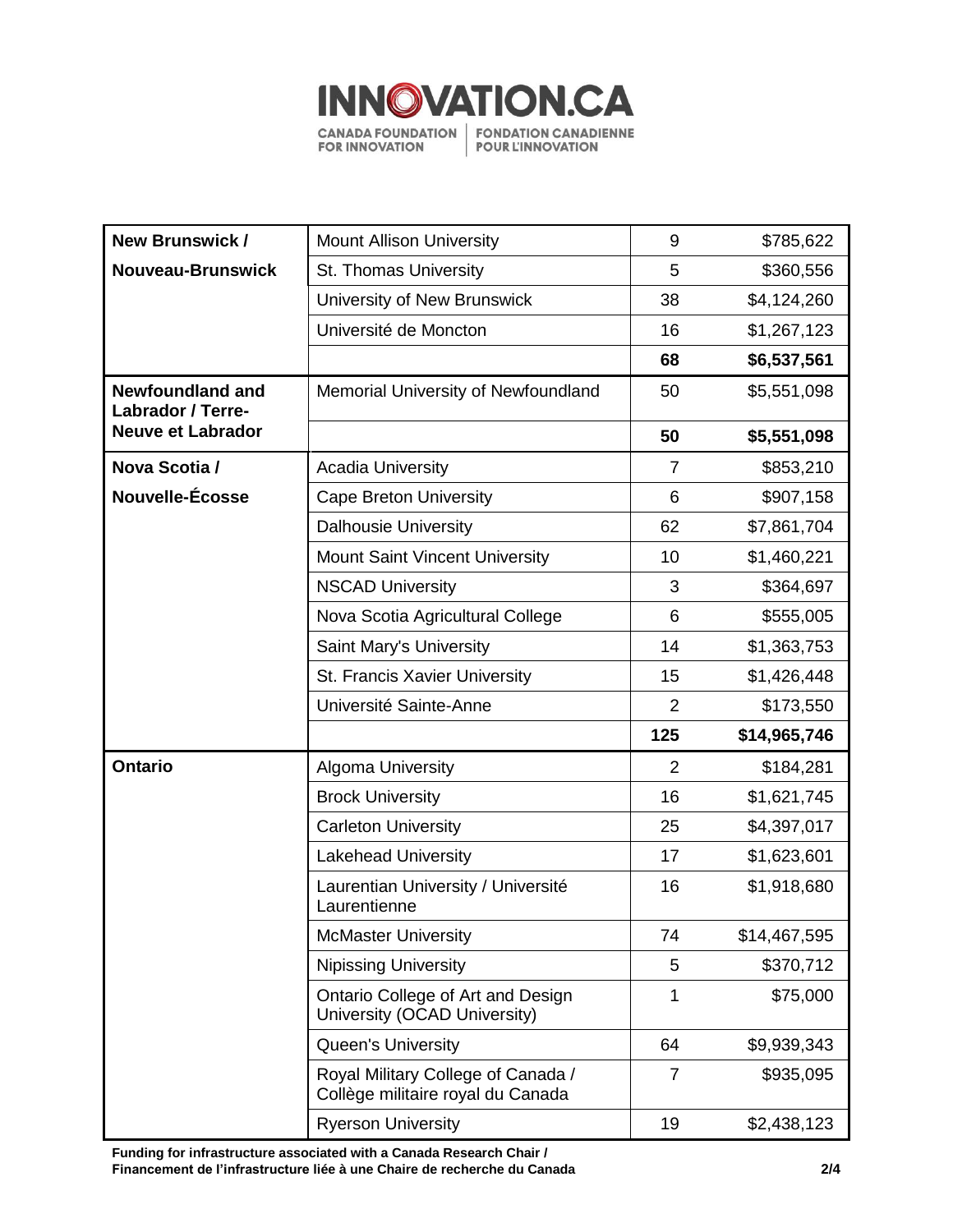

| <b>Province</b>               | <b>Institution / Établissement</b>                                 | <b>Maximum CFI</b><br>contribution/<br><b>Contribution maximale</b><br>de la FCI |               |
|-------------------------------|--------------------------------------------------------------------|----------------------------------------------------------------------------------|---------------|
| <b>Ontario</b>                | <b>Trent University</b>                                            | 12                                                                               | \$1,275,518   |
| (continued / suite)           | University of Guelph                                               | 44                                                                               | \$6,092,310   |
|                               | University of Ontario Institute of<br>Technology                   | 9                                                                                | \$813,183     |
|                               | University of Ottawa / Université<br>d'Ottawa                      | 83                                                                               | \$16,356,632  |
|                               | University of Toronto                                              | 246                                                                              | \$47,508,940  |
|                               | University of Waterloo                                             | 77                                                                               | \$9,424,315   |
|                               | University of Western Ontario (The)                                | 80                                                                               | \$13,408,899  |
|                               | University of Windsor                                              | 20                                                                               | \$2,228,083   |
|                               | <b>Wilfrid Laurier University</b>                                  | 12                                                                               | \$1,138,542   |
|                               | <b>York University</b>                                             | 31                                                                               | \$4,813,602   |
|                               |                                                                    | 860                                                                              | \$141,031,216 |
| <b>Prince Edward Island /</b> | University of Prince Edward Island                                 | 11                                                                               | \$1,136,441   |
| Île-du-Prince-Édouard         |                                                                    | 11                                                                               | \$1,136,441   |
| Québec                        | <b>Bishop's University</b>                                         | $\overline{4}$                                                                   | 715 654 \$    |
|                               | <b>Concordia University</b>                                        | 42                                                                               | 4 948 054 \$  |
|                               | Ecole Polytechnique de Montréal                                    | 24                                                                               | 4 409 972 \$  |
|                               | <b>HEC Montréal</b>                                                | 6                                                                                | 1573895\$     |
|                               | <b>McGill University</b>                                           | 194                                                                              | 31 647 838 \$ |
|                               | Université Laval                                                   | 96                                                                               | 14 010 863 \$ |
|                               | Université de Montréal                                             | 136                                                                              | 22 607 558 \$ |
|                               | Université de Sherbrooke                                           | 43                                                                               | 5631099\$     |
|                               | Université du Québec Institut national<br>de la rech. scientifique | 18                                                                               | 2 389 143 \$  |
|                               | Université du Québec École de<br>technologie supérieure            | 13                                                                               | 1 593 335 \$  |
|                               | Université du Québec Télé-université                               | 5                                                                                | 342 694 \$    |